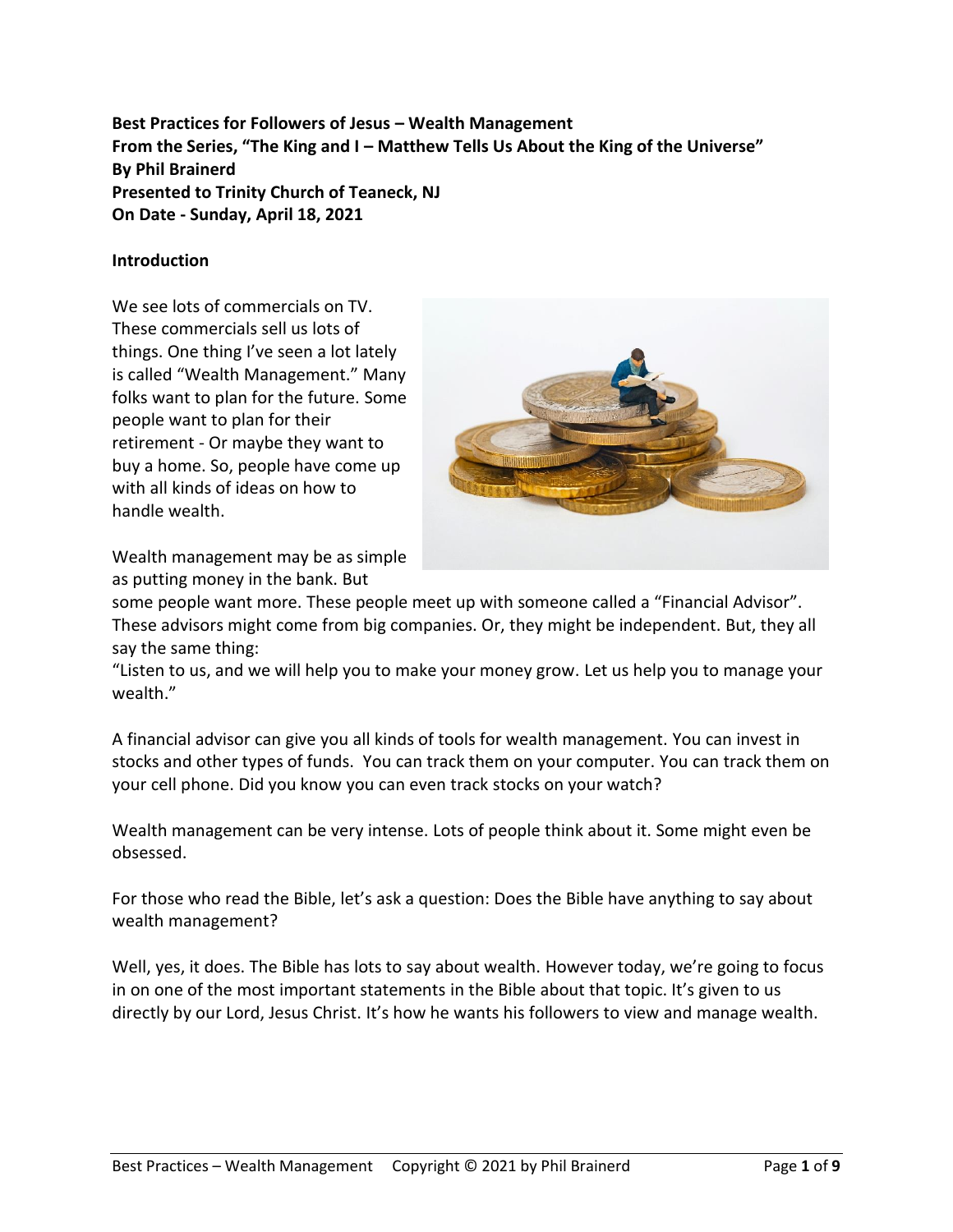Let's read:

19 "Do not store up for yourselves treasures on earth, where moths and vermin destroy, and where thieves break in and steal. 20 But store up for yourselves treasures in heaven, where moths and vermin do not destroy, and where thieves do not break in and steal. 21 For where your treasure is, there your heart will be also. (Matthew 6:19-21)

Today's discussion will have two parts:

I. What does this text say? II. What are the implications for us?

# **I. The Text**

Let's start off by looking at the text. Jesus starts by saying:

"Do not store up for yourselves treasures on earth… (Matthew 6:19)"

If you have some extra money, where do you put it? Most people put it someplace on earth. Usually, they find a bank somewhere to save money. Now, Jesus says not to do that. Wow! Why would he say that?

Before we get too far, let's ask a question: Does this mean you should never have a bank account? I don't think that's what this means, and I'll explain that later on. I think there's a deeper spiritual truth that Jesus is teaching us. For now, let's make sure we understand the core principles that this passage is teaching.

So, let's get back to it. We're not supposed to store our treasures on earth. Let's look at this from a different angle. In order to do that, we'll ask a different question: What is treasure? Let's say that a treasure is anything that we value highly. Certainly, money can be a treasure. Most people work hard for their money. However, treasure can be other things. It can be the things money buys. Treasure can be other possessions. Treasure can be comfort and pleasure. Treasure can be security. How about this? To some people, relationships can be their treasure. At least, those are the kinds of things we tend to think of.

What would people back in the days of Jesus think? They would certainly think of money, too. But in those days, there was no paper money. Everything was coins- maybe bars of precious metal like silver and gold.

It's amazing what the people of those days would consider valuable. For example, today, clothing is relatively inexpensive. In those days, clothing was so expensive that most people only had one outfit.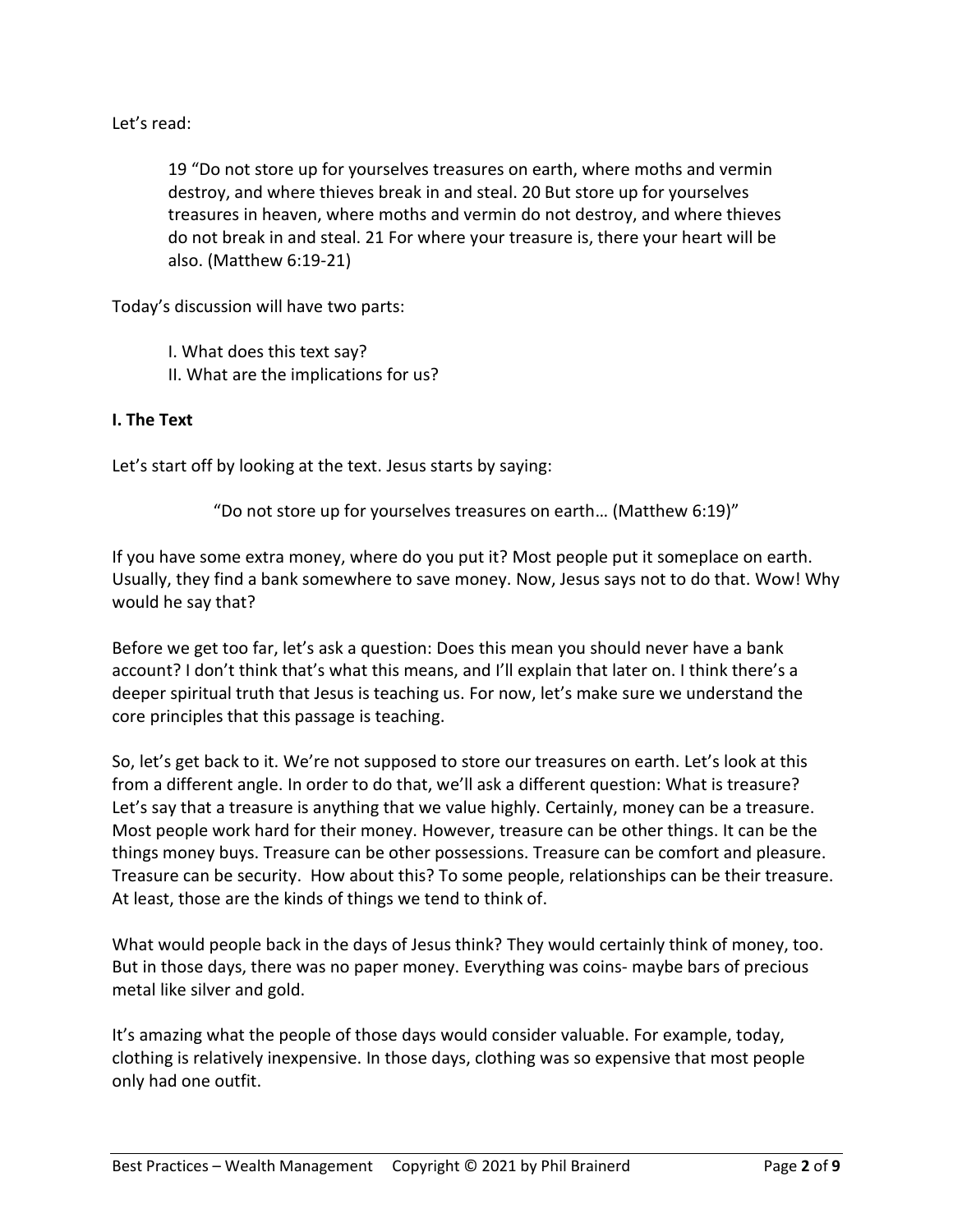Food was expensive. The people of that day didn't have factory farms and factory bakeries and factory food production plants. To make things worse, there were no refrigerators. You could dry food. You could smoke food. Without those things, transporting food very far from its source was difficult and expensive. Once you got your food, it had to be carefully stored.

A lot of things that are affordable today were very expensive in ancient times.

What does this have to do with Jesus and what he's teaching? Jesus has something he wants to teach us. It's a spiritual truth. However, he starts on a practical level. He starts with something everyone around him experiences at some point. So, everyone can understand.

But they're likely asking, "Why shouldn't we do something that we do every day?" Having started getting people thinking on a practical level, Jesus continues on the same plane.

Do not store up for yourselves treasures on earth, *where moths and vermin destroy*… (Matthew 6:19)

People in the days of Jesus had things that were valuable to them - Things that they treasured. But there was a problem with storing those things. If clothes were valuable, you had the problem of moths.

Today, we have all kinds of chemicals to keep moths away. I remember as a child that occasionally, we'd pull a garment out of a closet and find holes. Then, we'd see those nasty little creatures fly out - No doubt looking for their next meal. This was a particular problem if you could afford quality clothing made from organic materials like wool. To moths, a closet with wool garments is like a buffet. People in the days of Jesus knew all about moths.

If you were trying to store food, you had another problem: Vermin - Rats and mice and bugs.

A quick note here: Some translations say, "Moths and *Rust*". That goes way back to the days of the Latin Vulgate Bible. The man who translated that version used the word "Rust". The word in the original language that Jesus uses refers to something being eaten up. If you have something made out of metal, rust can eat it up. However, the original Greek language has a specific word for rust. The word used here is more general. It allows for clothing being eaten up, food being eaten up, or other things being eaten up. So, the translation that we see here with the word "vermin" is likely better. If we were being overly literal, we might say something like, "where moths and other 'eater-uppers' destroy". The word "rust" is fine, but there might be a larger collection of items being destroyed than just metal.

So, according to Jesus, what is one reason to avoid storing up treasures on earth? If there is some creature or force that can eat your treasures up, you can expect it to happen.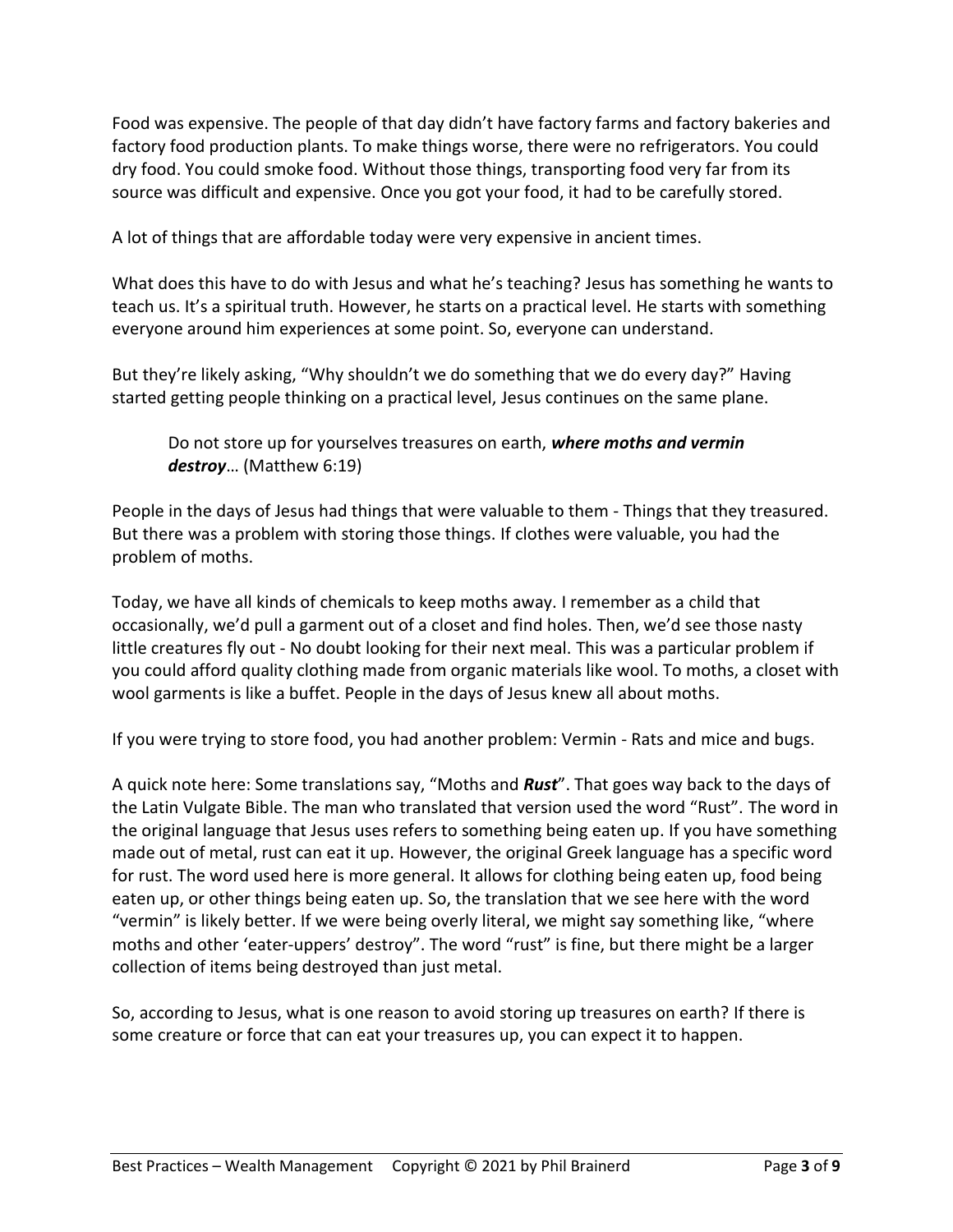What's another reason to avoid storing up treasures on earth? Thieves break in and steal.

Today, we know all about thieves. So, we have banks and other ways to securely store our valuables. In the days of Jesus, there were banks, but they were a young institution. Many people didn't trust them.

So, they might do two things. First, you might go into a field and bury your valuables. This has two problems: This works for gold, which doesn't rust. But it doesn't work for anything else. Metals like silver and iron get tarnished and rusted. And let's not talk about fabric. Bury a fine garment and come back a year later - Nothing will be left. And food? Most food will rot if you leave it buried in the ground. Also, you had better make sure no one saw you bury your treasure. Once you walk away, your valuables are vulnerable to anyone else with a shovel.

Now, you could wall off a room in your house. Or, you could build a vault. But then, the warning of Jesus comes into play. Thieves break in and steal. Thieves can be very sneaky. And sometimes, they can be vicious. When they steal, they don't always care what they have to break or who they have to hurt. And the more valuable the treasure, the less they care.

At this point, Jesus has us listening. Is there a better way to store up our treasures? Is there a better way to manage our wealth?

Yes!

"But store up for yourselves treasures in heaven…"

Ah! Heaven. Jesus has been telling his followers about a kingdom of heaven. What are some features of heaven? Jesus has expertly drawn his listeners in. To do this, he used things that are part of normal earthly life. Now, Jesus uses those things to change the focus.

"…where moths and vermin do not destroy…"

There are no "eater-uppers" in this place called heaven. There are no creatures that eat your food like mice and rats and bugs. Nor are there processes that cause deterioration like mold or rust.

"…and where thieves do not break in and steal."

In this place called heaven, there are no heartless people who make their living by taking what others have worked hard for. There are no people so callous that they don't care who they hurt or what they destroy. Everyone and everything is safe in this place called heaven.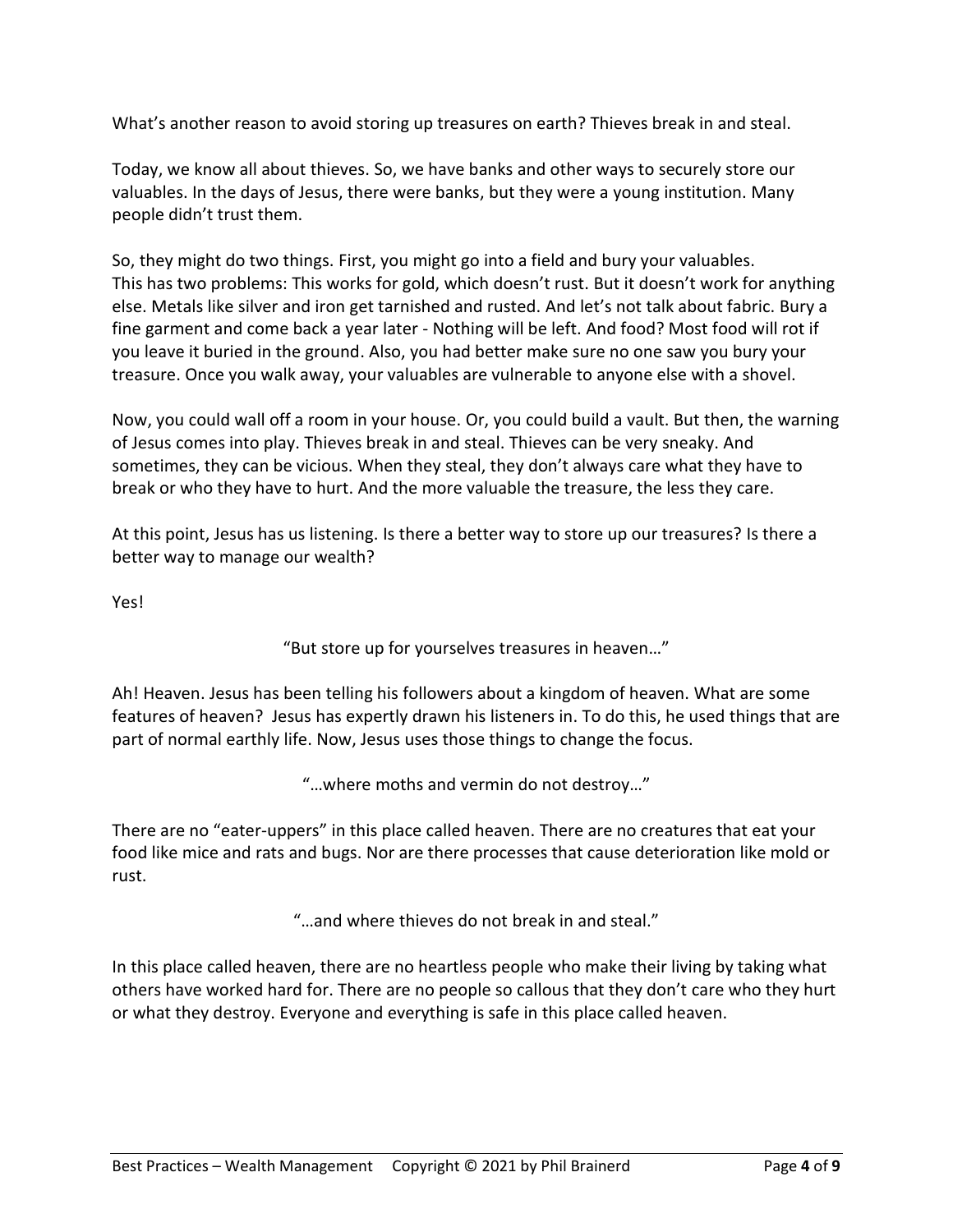And then, Jesus guides his listeners to the big point:

"For where your treasure is, there your heart will be also."

The heart. That's what really matters to Jesus. Jesus wants us to think about three things.

- Heaven.
- Our Hearts.
- Our Treasures.

Let's talk about those things. First, Heaven. Heaven has many wonderful qualities. Two of those qualities stand out here.

Heaven is *eternal.* Heaven is forever. That alone makes whatever we find in heaven far greater than anything we find on earth.

Let me illustrate that. Think about a penny. A penny is the smallest unit of American currency. At this time, it doesn't buy much. It's worth so little, that the United States government is thinking about getting rid of it. How much room does a penny take up? Not much. If you lost one, it would be hard to find. Because it's not worth much, you likely wouldn't miss it.

Now, think about the room you're in. How many pennies would it take to fill that room? It's surprising. It might take millions. If you're in a large room, it might take billions of pennies to fill it. A penny isn't worth much. But if you have billions of them, you're fantastically wealthy.

Think of your life as a penny. Think of eternity as a room filled with pennies, floor to ceiling. If you can imagine that you can just begin to imagine your place in eternity.

Eternity is a long time. Jesus says we need to think about eternity.

Next, heaven is pure. There is no sin in heaven. Ultimately, it's sin that corrupts everything on earth.

Finally, God is in heaven. He's everywhere of course, but he's manifested powerfully in heaven.

So, Jesus wants his followers to think about heaven. It's eternal, it's pure, and God is there.

Jesus also wants us to think about our hearts. Our hearts are the core of our being. Our hearts are the home of our values. Our hearts decide what's important to us. That's why our heart has a unique relationship with our treasures. Our treasures being anything we value highly.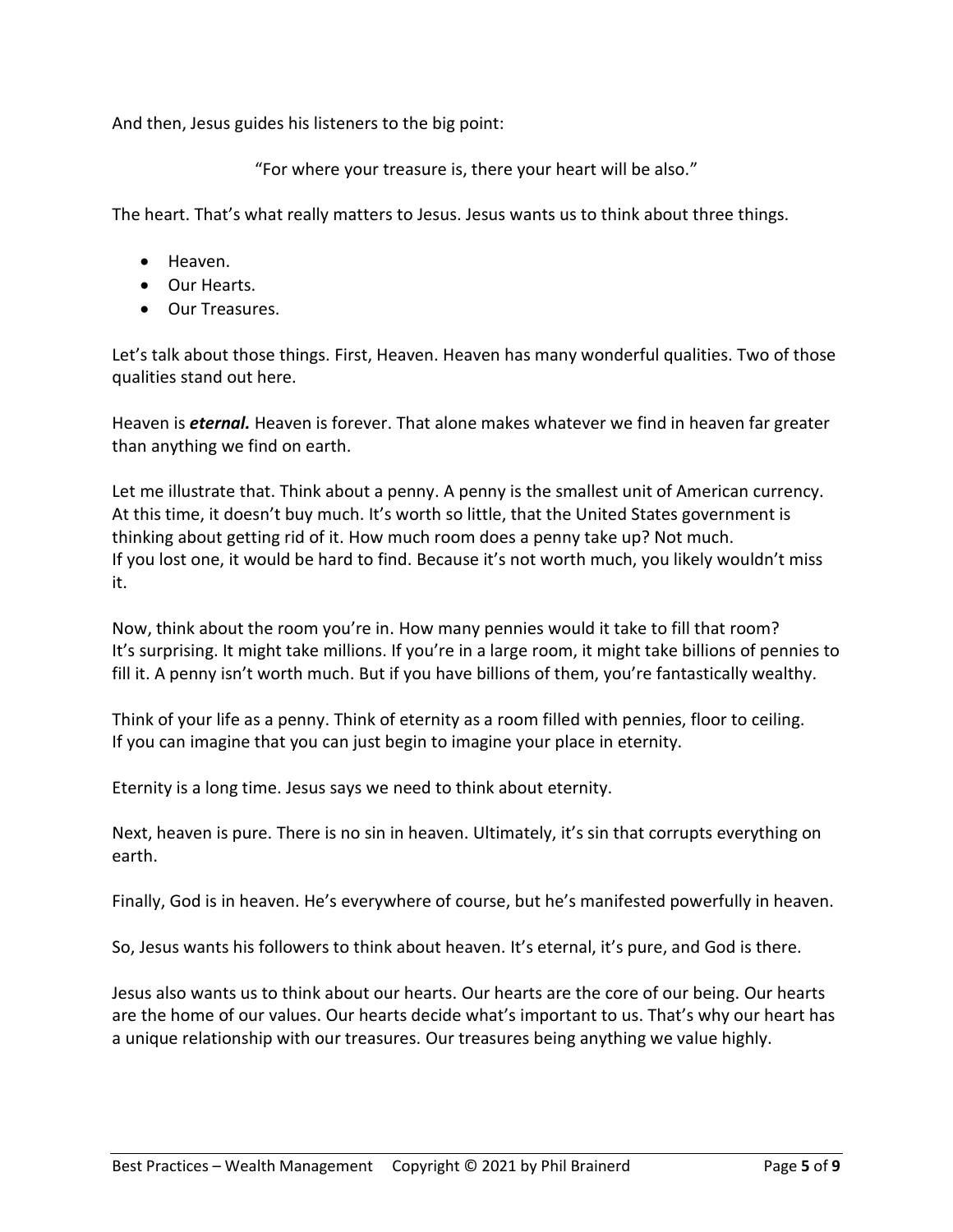So, Jesus wants his followers to think about: Heaven, Our hearts, and our treasures.

## **II. The Implications for us.**

This brings us to the second part of our discussion. Let's talk about the implications for us. What does this mean for us?

## **SLIDE**

First, let's talk about what this doesn't mean. Earlier, we mentioned that it doesn't mean you can't save any money or make plans for the future. Let me explain why I say that. If Matthew chapter 6 was the only chapter in the bible, then we might get the idea that we should only live day to day. But then, there is the rest of the Bible.

Let's read something from the book of Proverbs, the collection of wisdom largely written by the great King Solomon.

Go to the ant, you sluggard; consider its ways and be wise! It has no commander, no overseer or ruler, yet it stores its provisions in summer and gathers its food at harvest. (Proverbs 6:6-8)

Have you ever watched an ant? They're always hard at work. They always have something to do. They never stand still. They don't need a boss to tell them what to do.

In ancient Israel, there were seasons. The seasons weren't quite like ours. There was a time to plant. There was a time to work. Then, there was a time to harvest. After the harvest, there was a period that you had to wait until you could plant again.

If you didn't plant and work, there was no harvest. No harvest meant no food for the rest of the year.

Solomon suggests this as a pattern for the wise.

- Work hard.
- Work steadily (That one gest missed a lot).
- And yes, save up and plan for the future.

Some would say, "Well, that's the Old Testament." After Jesus came the Apostle Paul. Here's what he said.

"The one who is unwilling to work shall not eat. (II Thessalonians 3:10)"

So, the message for followers of Jesus is clear: No lazy people!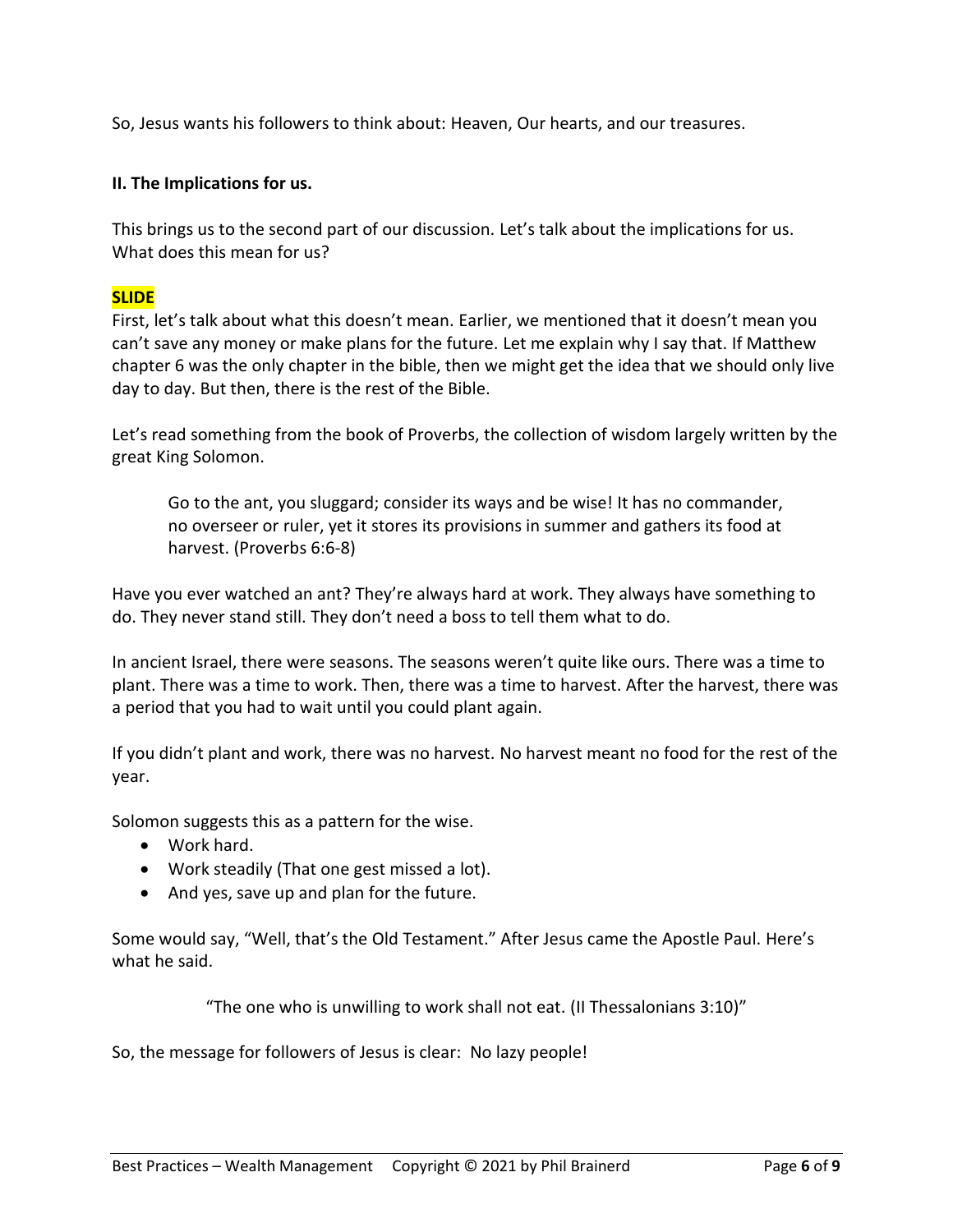As always, we give the caveat: This doesn't mean you can't sleep. It doesn't mean you can't take a break. We're just trying to say that Jesus is not telling us to sit around and do nothing.

So, what is Jesus trying to say? This all has to do with our focus in life. How do we live? Where are we heading? What is our emphasis? Are we living for heaven? Are we living for eternity? Or are we solely concentrating on the here and now?

The way you manage your treasures, your wealth, shows all this.

What is it that produces wealth, really? Our time. Our efforts. Our energy. Our resources. Ultimately, this all boils down to our choices. And our choices come from our heart.

What do we do with the things that produce wealth? And what do we do with wealth once we produce it?

What do we do with the things that produce wealth? Do we use them to prepare ourselves for eternity, or do we use our time exclusively for earthly gain?

Do we pray? Every time we pray, we build treasure in heaven.

Do we read God's word, the Bible? Every time we read, we build treasure in heaven.

Do we make time to fellowship with other believers? Do we attend church? Do we listen to the messages our Christian leaders prepare for us? Every time we do these things, we build treasure in heaven.

If we use our time, effort, and energy to gain wealth, what do we do with it? In the passage we're reading, Matthew five through seven, the section of Scripture we're calling "The Christian Manifesto" Jesus mentions giving. He talks about giving to the poor. He even talks about giving to our enemies. In other places in the Scripture, we're encouraged to give to our church. Whenever we do these things, we build treasure in heaven.

Conversely, we can use our time, our effort, and our energy for other things. And when we do, we are, so to speak, storing up treasure on earth.

Let's give another caveat: Of course, Jesus understands that our lives are full of things that we need to do to survive. We need to work to obtain food and clothing. We need to live somewhere. If we can, it's fine to have money for those times when we won't be able to earn it like retirement. But, once we have what we need, do we stop and move on to spiritual activities, or do we work to gain more and more and more things that are only useful in this life?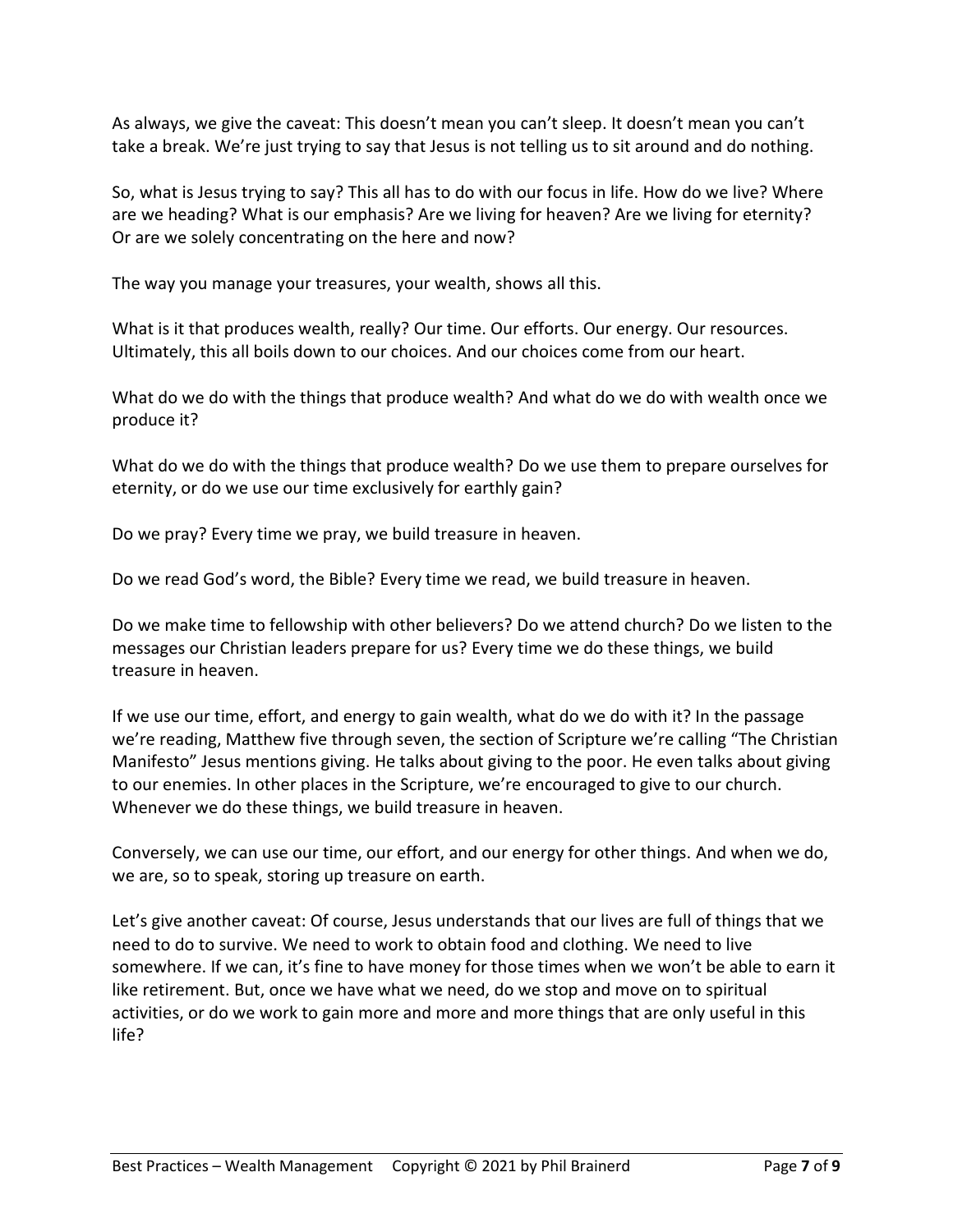One more thought: I mentioned earlier that to some people, relationships are their treasure. That's very popular in modern culture. And on one level, it's wise - People are more important than things, of course.

But, how do we use our relationships? Let me challenge you here. Do we view people around us as a source of earthly things like comfort, pleasure, fun, or security? Or, do we view them as eternal beings who could live with us in heaven someday? If we view them only on an earthly level, then we will never share the Gospel with them. We will never warn them that they're in danger. For our friends who are saved. What if we see them falling into sin? Do we warn them? Or, do we take the easy way out? If we do these things, that's a shame, because people are eternal.

Yes, of course, people are worth more than things. That's all the more reason to help them to have the gift of eternity that we enjoy.

Let's close with a thought. We said earlier that our life on earth can be compared to a penny. It feels like a lot more at any given moment. But compared to eternity, our life is short, and dare I say, cheap.

Imagine that you came into a home and saw someone crawling around on their hands and knees. You ask what they're doing. The reply, "I lost a penny. I've spent the whole day looking for it." You glance at the next room, and it's like the room we used in our illustration: It's filled overflowing with pennies. This poor person is spending the whole day looking for a penny when great wealth is only a few feet away! As you get closer to the person, you see the problem. They're blind. They don't see the room full of wealth so close by.

Friends, that's what our lives are like. It's entirely possible to work and work and work for things that have no eternal value. Jesus doesn't want that for his followers. So he tells us, work for heaven. Work for eternity.

To further make the point, Jesus adds a sentence to the statement we read.

22 "The eye is the lamp of the body. If your eyes are healthy, your whole body will be full of light. 23 But if your eyes are unhealthy, your whole body will be full of darkness. If then the light within you is darkness, how great is that darkness! (Matthew 6:22-23)

This passage could take a whole message by itself. For now, realize that we need light and good eyes to navigate around in our world. Jesus uses this to warn us: We have in a sense spiritual eyes as well as earthly. We need those spiritual eyes to help us navigate our spiritual life. Sadly, the things of this earth can blind us. We can be blinded by the pursuit of earthly wealth when something greater close by.